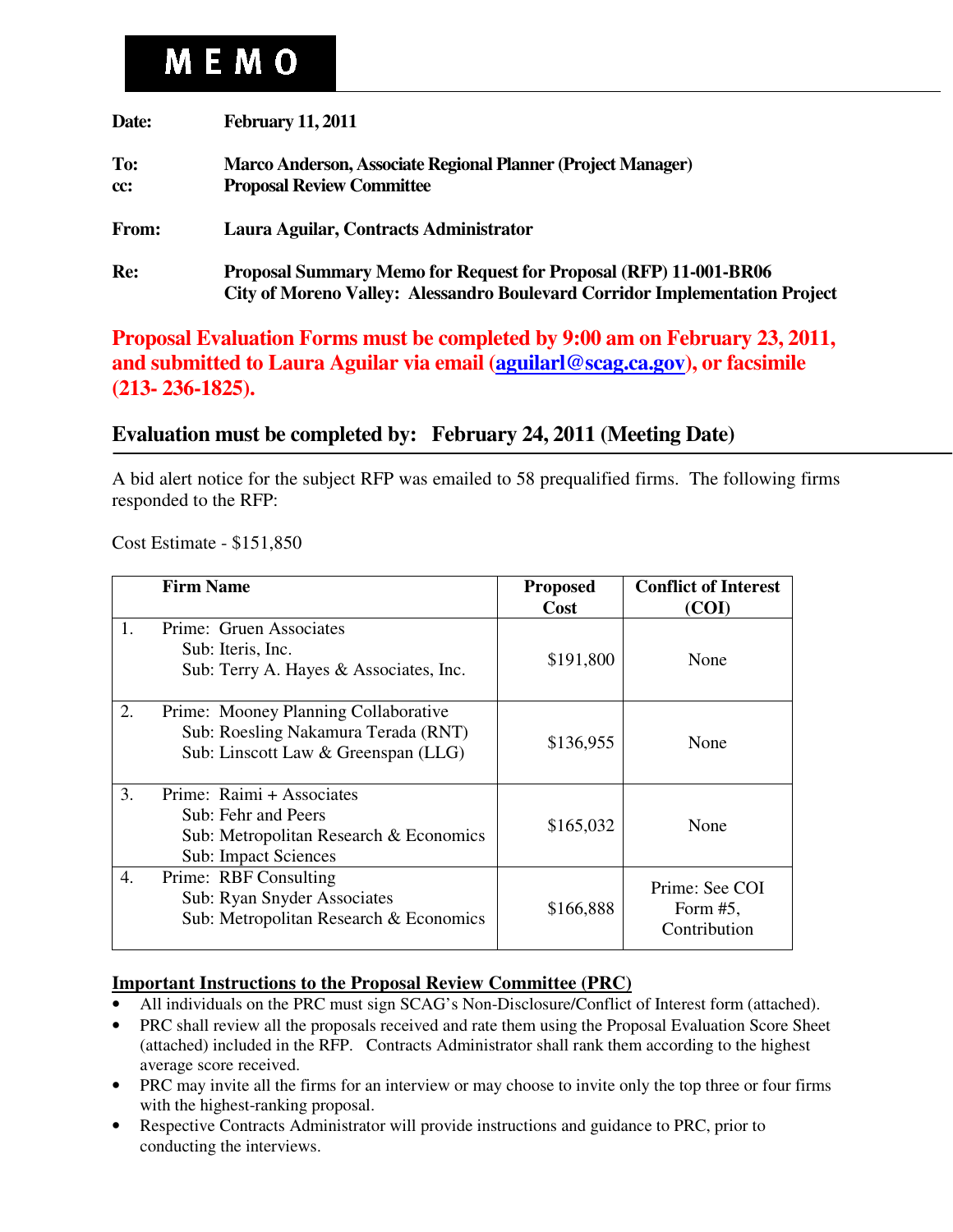- Original score sheets, and original Non Disclosure/Conflicts of Interest must be provided to the Contracts Administrator.
- Copies of each proposal and all back-up materials must be returned to the Contracts Administrator.
- Do **NOT** disclose to any firm which firm has been recommended for the award.
- Do **NOT** authorize the selected consultant to begin work until a Task Order between SCAG and the consultant has been fully executed.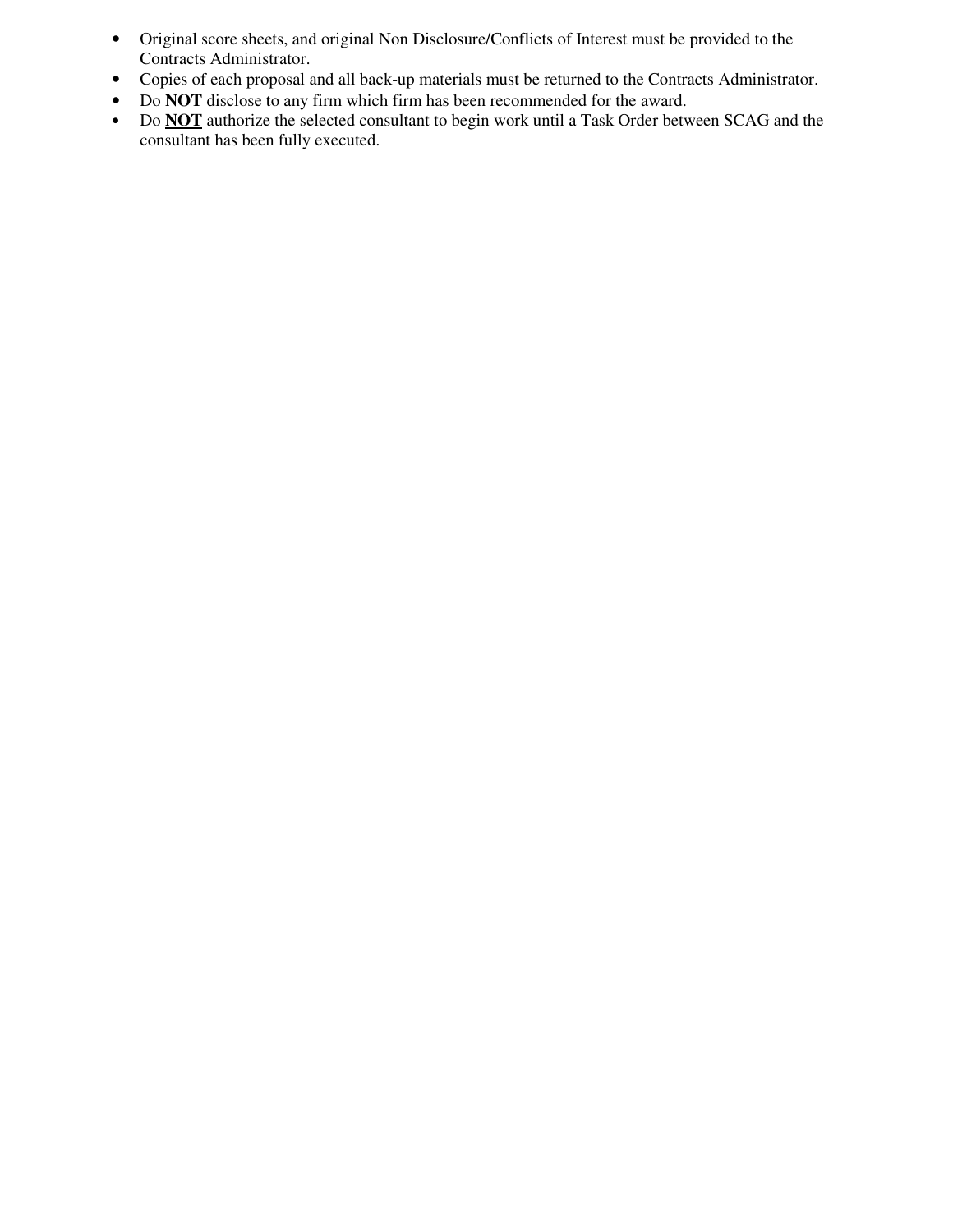February 11, 2011

| TO:             | Members of the Proposal Review Committee                                                                                       |  |  |
|-----------------|--------------------------------------------------------------------------------------------------------------------------------|--|--|
| <b>FROM:</b>    | Laura Aguilar, Contracts Administrator                                                                                         |  |  |
| <b>SUBJECT:</b> | Evaluation of Proposals for RFP No. 11-001-BR06<br>City of Moreno Valley: Alessandro Boulevard Corridor Implementation Project |  |  |

As members of the Proposal Review Committee (PRC) for RFP No. 11-001-BR06, it is your responsibility to evaluate proposals, interview the offerors, and make an award recommendation.

The goal of the evaluation is to demonstrate a clear justification for the contract award recommendation. Your judgment must be in written form and clearly convey your opinion of the value of each offerors' proposal. Simply providing points for each category will not suffice. You must provide written rationale to support your score/points under the "**Comment"** section of the evaluation form. The written comments shall support your reasoning and the points given. Your efforts will be the official record of the evaluation and selection process and would be used in the event of a protest.

Keep in mind that all written records may be obtained through the Public Records Act, California Government Code 6253.

The evaluation process is significant and requires a thorough evaluation to ensure that the most qualified offeror has been chosen for the project. To help facilitate your review, a set of evaluation requirements have been established and are attached.

Thank you for your participation in the evaluation of this project. If you should have any questions regarding the evaluation process or any of the requirements, please contact me at (213) 236-1922.

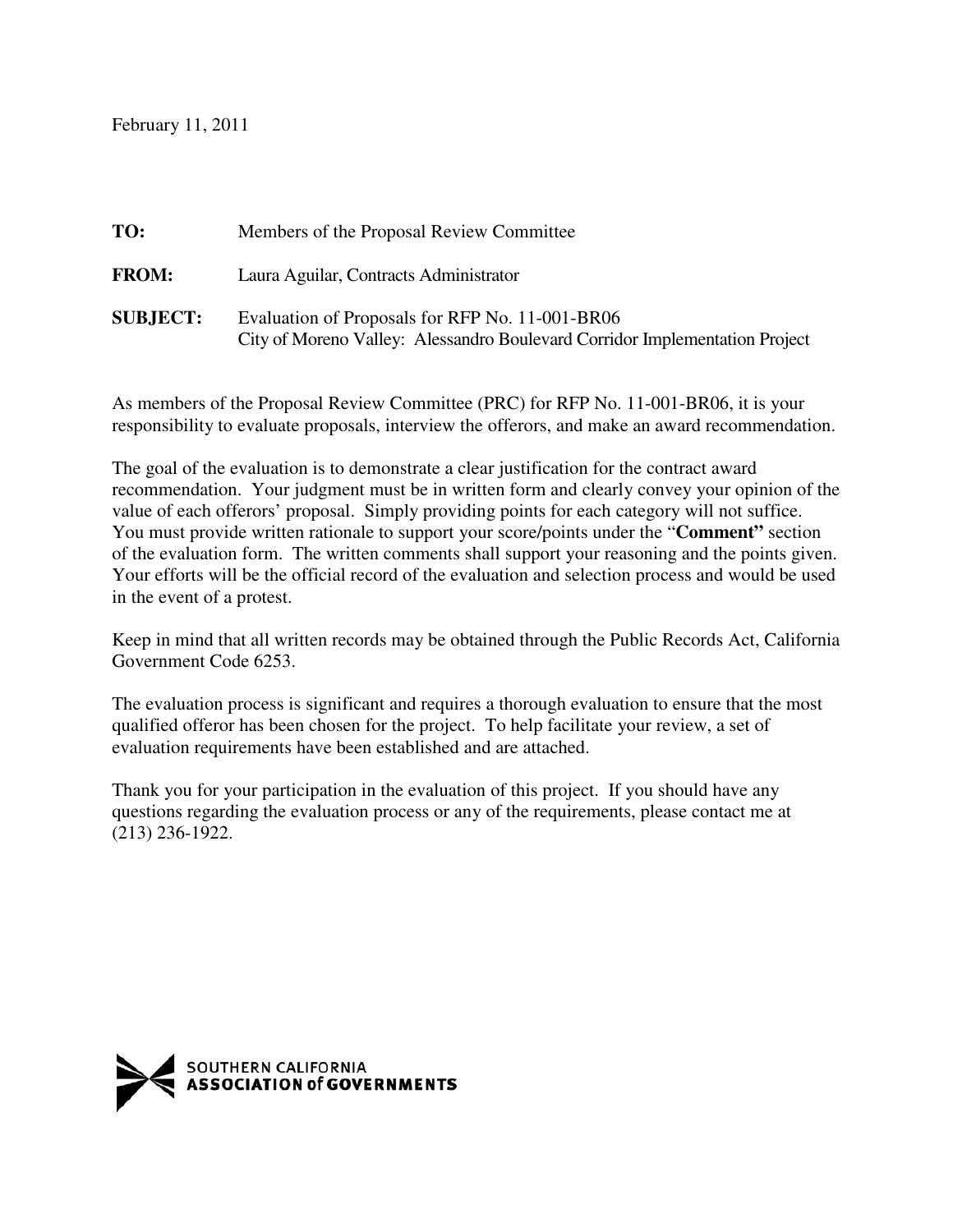## **PROPOSAL EVALUATION REQUIREMENTS**

## **ETHICS**

Each PRC member must sign a statement that they are free from actual or potential personal conflicts of interest (COI) and certify that they will refrain from unauthorized disclosure of information pertaining to the procurement (see attached Proposal Review Committee Member Non-Disclosure/Conflict of Interest Statement). It should be emphasized that if a PRC member has a personal relationship with any of the offerors, they must completely excuse themselves from the PRC.

Throughout the procurement process, PRC members are not to discuss any aspect of an offeror's proposal or evaluation with anyone other than the Contracts Administrator, other PRC members, or a legal advisor. Inquiries from individuals external to the PRC must be referred directly to the Contracts Administrator. This includes basic questions about the status of the procurement, which offerors are going to be interviewed, etc.

Each offeror's identity and proposal contents must be treated with the utmost discretion to avoid compromising the evaluation results or giving any one offeror an unfair competitive advantage. Proposals and evaluation materials must never be left in plain view of others (e.g., sitting atop one's desk overnight). When not in use, all evaluation-related materials must be locked away in a secure place.

## **EVALUATION PROCESS**

After dissemination of the proposals by the Contracts Administrator, each member of the PRC must:

- 1. Sign member name on the top page of each proposal
- 2. Independently evaluate and score each proposal in accordance with the proposal evaluation form included in the Request for Proposal (RFP). Determine *why* and/or *how* an offeror fulfilled or met the evaluation criteria.
- 3. Mark-up (e.g., highlight, underline, circle, etc.) the proposals, as necessary, during the review.
- 4. Record the strengths, weaknesses, and risks of each offeror. Avoid the tendency to interpret the meaning of the offeror's proposal when the writing is ambiguous. Clarification of ambiguities can always be requested during the interview process.
- 5. Consider only what is between the covers of the proposal and what is relayed during the interview. Do not allow personal knowledge of a particular offeror or individual to affect your evaluation. If you have reason to question the accuracy of an offeror's statement, inquire about it during the interview.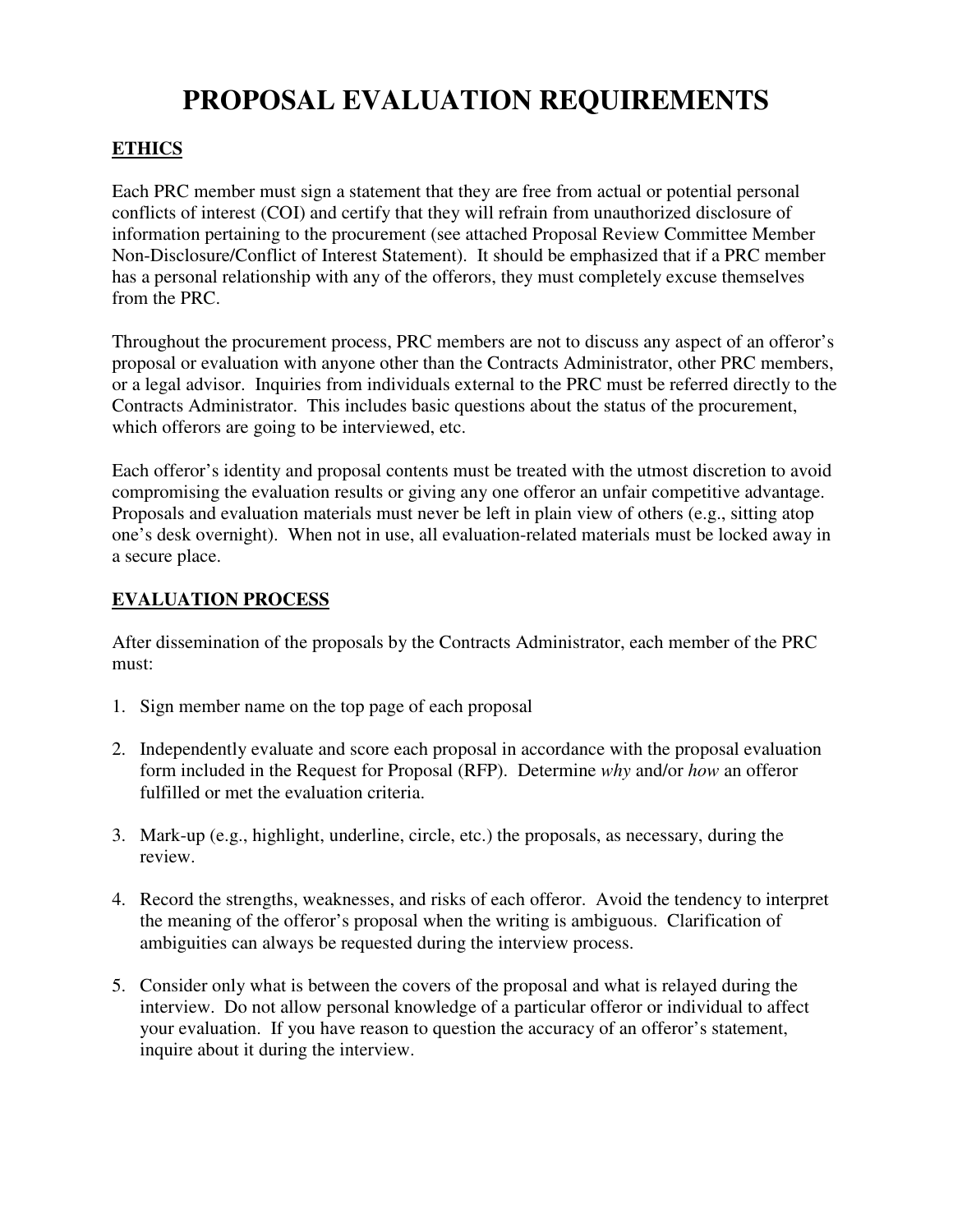6. Evaluate corporate experience only. Focus strictly on the scope of the offeror's experience doing similar work and not on how well they performed on previous jobs.

For example: Do the principals of the firm have experience in travel demand forecasting? How many years of experience? Does the proposal contain evidence of the offeror's ability to manage staff and subcontractors on the same order of magnitude as the project at hand?

A common source of confusion stems from two areas, corporate experience and past performance. Corporate experience pertains to the type and amount of work previously performed by an offeror, while past performance relates to "quality" and how well an offeror has performed.

7. Assign a numerical score to each criterion.

It is essential that all written comments fully support the score assigned. It is not enough to write, for example, "good understanding of the concept." That statement is insufficient without an example. Comments must be supported by using examples directly out of the proposal, and referencing pages.

If the proposal has failed to meet the requirements specified in the RFP, score the proposal accordingly. In some cases, this might mean assigning a score of "0" to a particular criterion and writing "fails to meet the RFP requirements" in the comment block.

8. Identify at least two standard questions to be asked during the interview phase. The questions should be provided to the Contracts Administrator along with the other paperwork at the collaboration of evaluations meeting.

## **COLLABORATION OF EVALUATIONS**

Once the independent proposal evaluations have been completed, PRC members must meet with Contracts Administrator to discuss and average the individual scores and decide which offerors will be invited for an interview.

While it is strongly recommended that members attend this session in person, teleconferencing should be made available in those rare instances when extenuating circumstances prevent someone from attending.

It is especially important for members to have adequate opportunity to explain why their overall score for a given offeror is markedly different than those of the others. Sometimes, the arguments are convincing and influential enough that other members feel it is warranted to either upgrade or downgrade their own scores in light of the new information.

Members should feel free to change their scores based on the discussions that take place. Members must document the change on their score sheet by recording *why* the change was made and *which* evaluation criterion (a) was impacted.

For example: "On 4/3/08, I changed Consultant, Inc.'s score for Technical Approach from 28 to 20, based on the various reservations and pitfalls raised by several PRC members during the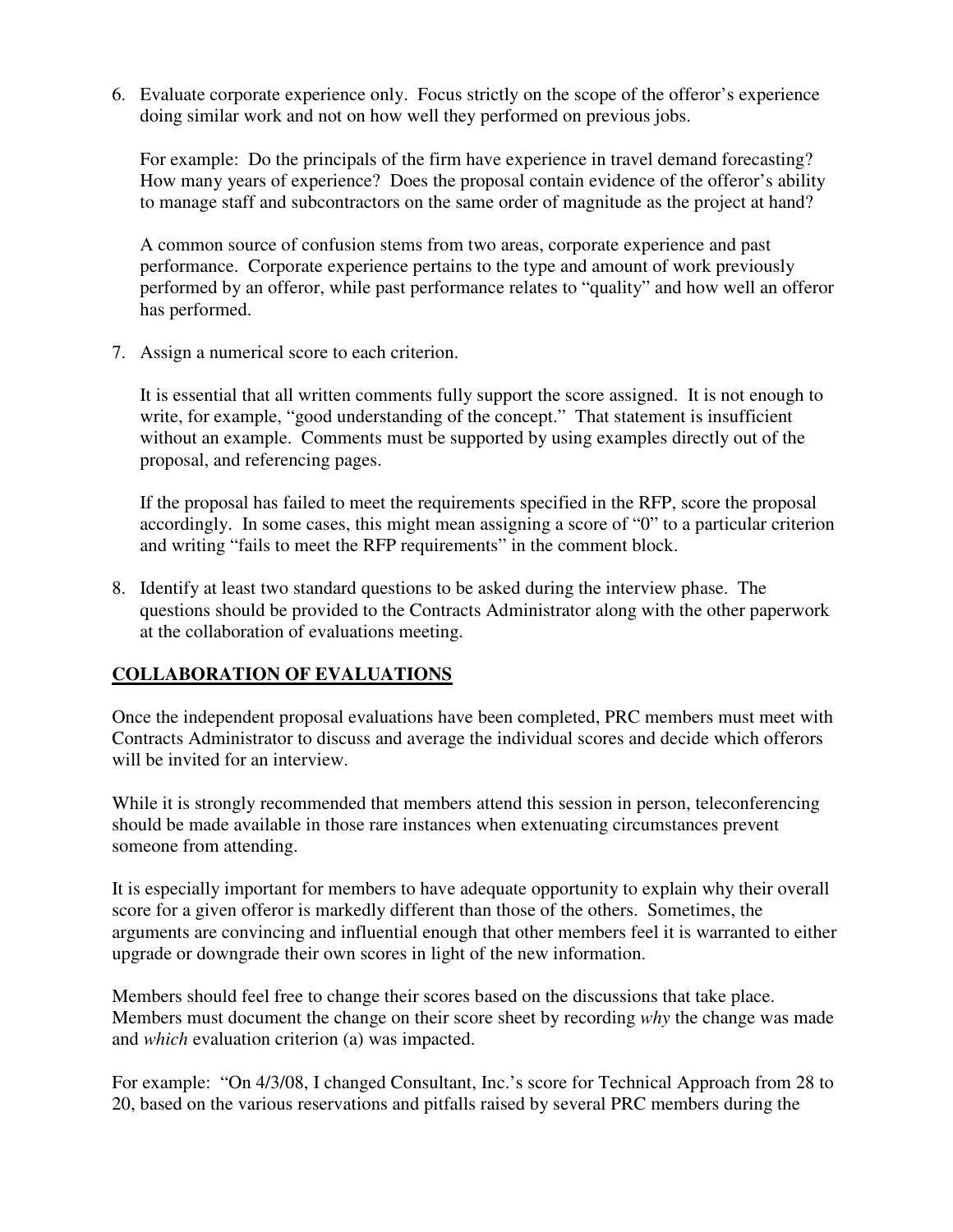Proposal Evaluation meeting. I overlooked these things in my own evaluation." Members must then initial such statements.

The Contracts Administrator will average the scores using a straight average (i.e., adding the individual scores together and dividing the sum by the total number of evaluators) and record the results on a separate sheet.

Discuss what threshold to use for deciding which offerors should be interviewed. For instance, the PRC may decide to interview only those offerors receiving an averaged score of 75 or higher.

## **INTERVIEW PHASE (If Applicable)**

The compiled standard interview questions should be discussed prior to the start of the first interview.

Decide which ones should be kept, deleted, or modified. Members are free to ask proposalspecific questions as well during the interviews. However, these questions do not need to be provided to the Chairperson ahead of time. Only the standard interview questions are compiled ahead of time.

The interviews must be conducted using the standard interview questions and the interview evaluation form included in the RFP.

At the conclusion of the interviews, PRC members must convene to discuss the interview scores in the same fashion as was done for the proposal evaluations.

The Contracts Administrator will average the individual interview scores and then combine them with the averaged proposal evaluation scores to determine the overall score for each offeror. Based on the overall scores, the PRC members shall collectively decide who will be recommended for award of the contract, usually the offeror with the highest overall score.

## **RETENTION OF SUPPORT DOCUMENTATION**

After conclusion of the evaluations and submission of the award recommendation memorandum, PRC members must ensure that all original evaluation sheets, proposals, standard interview questions, and other procurement-related information have been turned over to the Contracts Administrator for inclusion in the official contract file.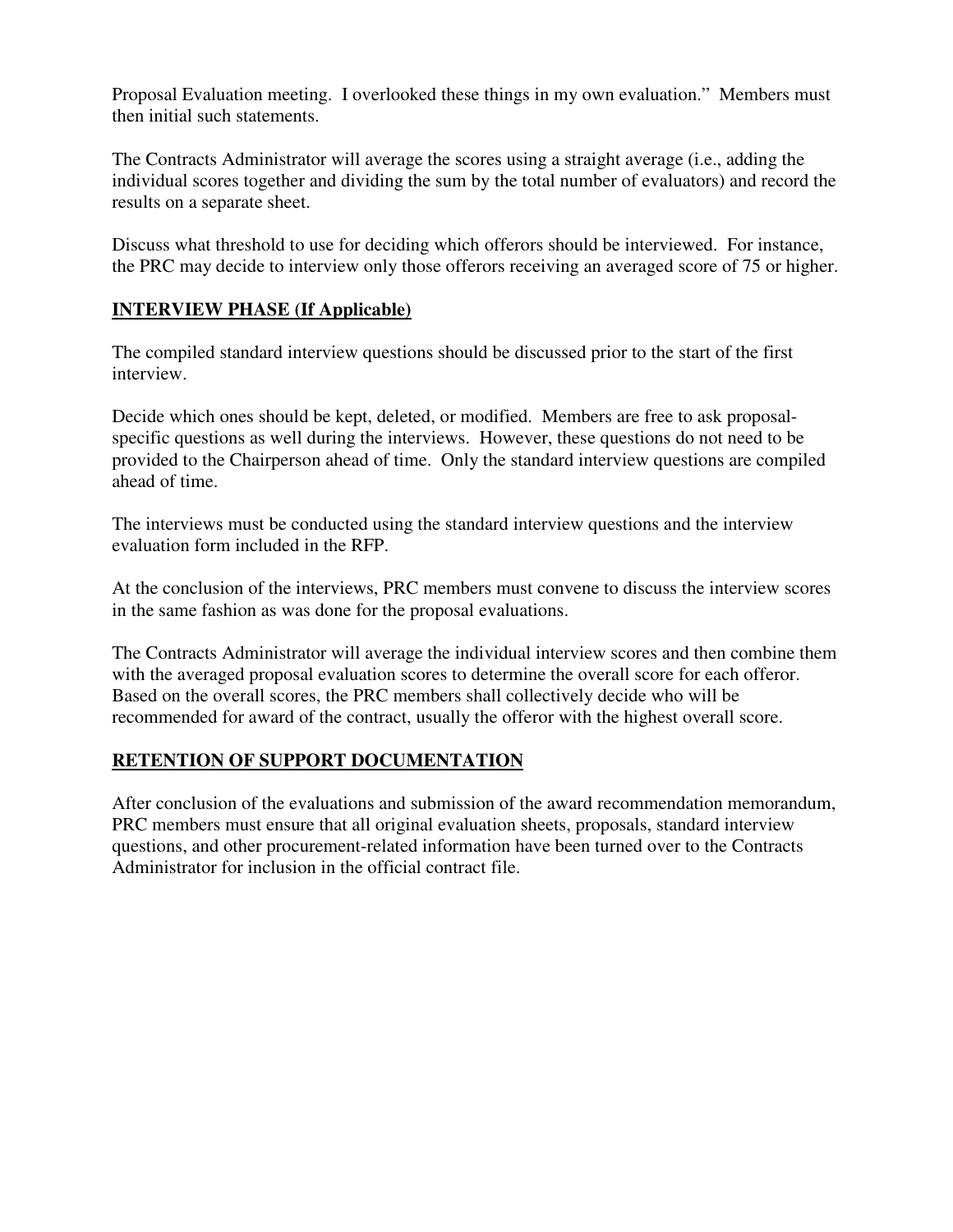## **CONTRACTS ADMINISTRATOR RESPONSIBILITIES:**

- 1. Prior to convening the Proposal Review Committee (PRC), collect the Non-Disclosure Agreement from each PRC member.
- 2. Dissemination of the proposals to each member of the PRC.
- 3. Scheduling of date, time, and location of the proposal evaluations meeting (should be held one week prior to the scheduled interview date). Anticipate the meeting to be approximately 2-3 hours in length, depending on the number of proposals received. If outside members cannot attend in person, this can be held as a tele-conference meeting.

It is best to start off the meeting by displaying on a flip chart, writing board, chalk board, etc. everyone's overall proposal evaluation score for each offeror.

The members can then proceed with discussing all of the proposals received, sharing their thoughts and opinions on what they consider to be the strengths, weaknesses, and risks of each offeror.

- 4. Scheduling of date, time, and location of the interview phase.
- 5. Verbally notify offerors, as soon as possible, of the date and time of their scheduled interview. Follow-up with email confirmation. Notification is not necessary to those offerors that will not be interviewed.
- 6. At the close of the proposal evaluation meeting, collect the following from each member:
	- Original evaluation forms
	- **Marked-up proposals**
	- Signed and dated Proposal Review Committee Member Non-Disclosure/Conflict of Interest Statement.

Members are permitted to retain copies of their evaluation forms if so desired.

- 7. After the conclusion of the interviews, write the award recommendation using the Memorandum of Selection form provided. The memorandum must:
	- Be signed by each PRC member.
	- Be given to the Contracts Administrator after completion of the interviews in order to give Contracts sufficient time to comply with the requirements of SCAG's Policy on Contract Award Protests.

If the offeror being recommended for contract award is not the highest-ranked offeror, a detailed explanation must be given. At no time is the Project Manager or any other PRC member to notify the chosen offeror that they are being recommended for award. This is the Contracts Administrator's responsibility and is handled via a Notice of Intent to Award letter, which is usually issued to all offerors within 2 workdays after completion of the interviews.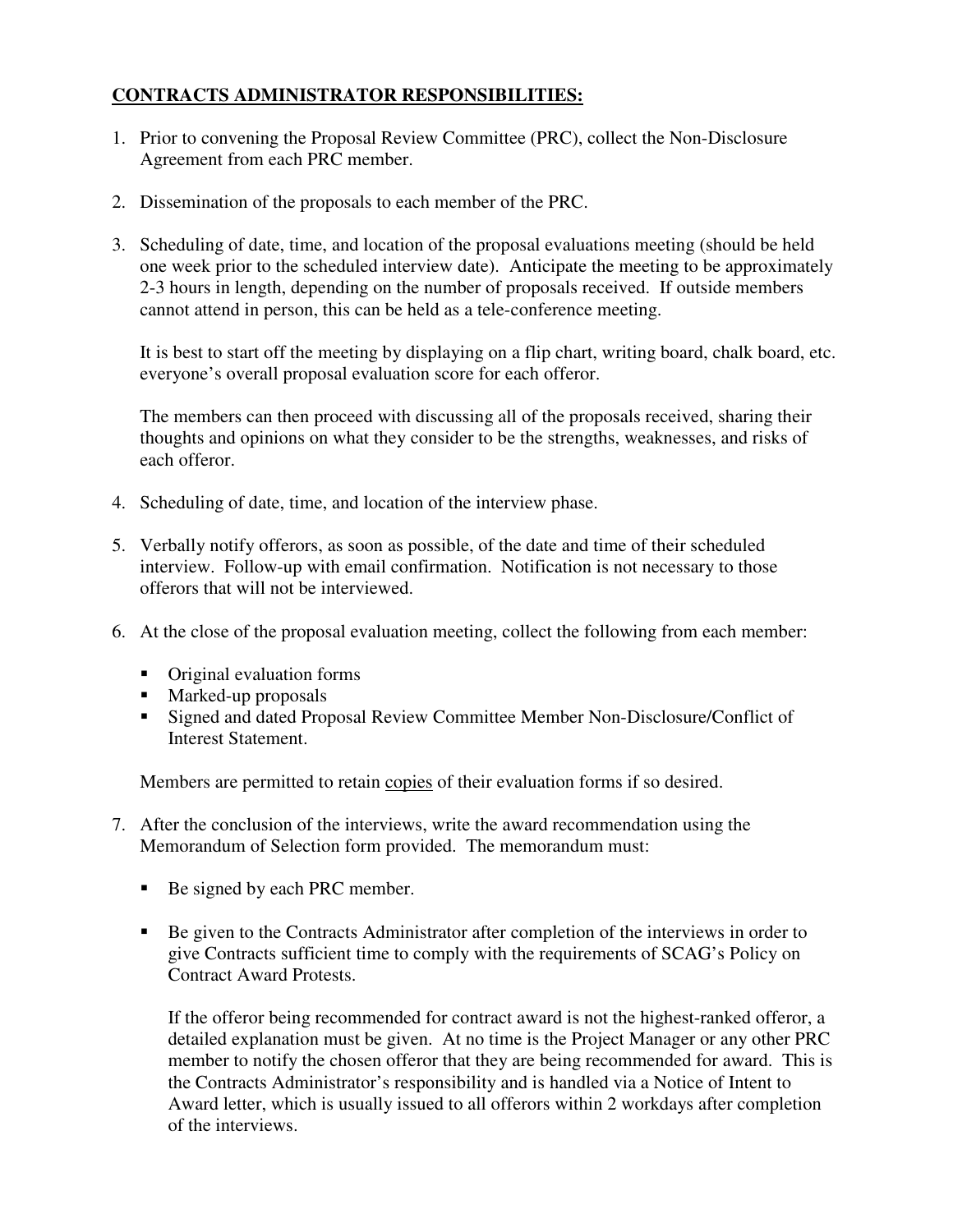8. Evaluate past performance.

This is done only after an offeror has been recommended by the PRC. If the CA deems it necessary, the CA will contact the references listed in the offeror's proposal to obtain the necessary past performance feedback. If the feedback is unsatisfactory, the CA will ask the PRC Chairperson to issue a new award memorandum recommending the offeror rated second highest by the PRC.

If the offeror originally recommended by the PRC was not the highest-ranked offeror, the the CA with the PRC Chairperson must convene a teleconference with the other PRC members to decide the second most qualified offeror.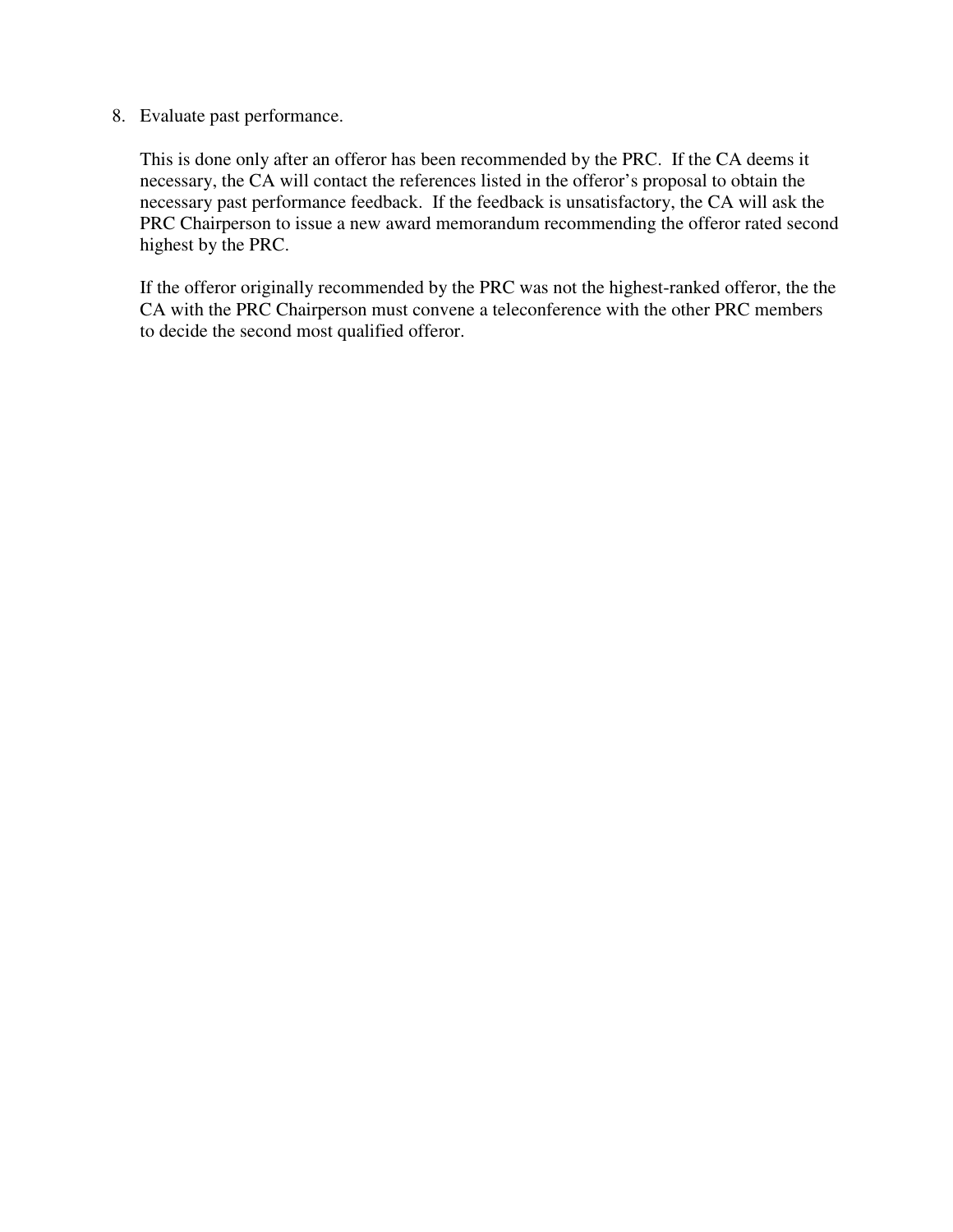#### **MEMORANDUM (Sign & Return to Contracts)**

|                                               | DATE:                                                                                                                                                                                            |                   |  |  |
|-----------------------------------------------|--------------------------------------------------------------------------------------------------------------------------------------------------------------------------------------------------|-------------------|--|--|
| TO:<br>Laura Aguilar, Contracts Administrator |                                                                                                                                                                                                  |                   |  |  |
| <b>FROM:</b>                                  |                                                                                                                                                                                                  | (print your name) |  |  |
| <b>SUBJECT:</b>                               | Proposal Review Committee Member Non-Disclosure/Conflict of Interest Statement for RFP<br>No. 11-001-BR06, City of Moreno Valley: Alessandro Boulevard Corridor<br><b>Implementation Project</b> |                   |  |  |
| Proposers:                                    |                                                                                                                                                                                                  |                   |  |  |
|                                               | <b>Gruen Associates</b>                                                                                                                                                                          |                   |  |  |
|                                               | <b>Mooney Planning Collaborative</b>                                                                                                                                                             |                   |  |  |
|                                               | Raimi + Associates                                                                                                                                                                               |                   |  |  |
|                                               | <b>RBF</b> Consulting                                                                                                                                                                            |                   |  |  |
|                                               |                                                                                                                                                                                                  |                   |  |  |
|                                               |                                                                                                                                                                                                  |                   |  |  |
|                                               |                                                                                                                                                                                                  |                   |  |  |
|                                               |                                                                                                                                                                                                  |                   |  |  |

 By signing this statement, I am certifying that throughout the selection process for this procurement I will not disclose or discuss with anyone outside the Proposal Review Committee (PRC) any information (including proprietary or other confidential information) provided in any proposal received, reviewed, or discussed by the PRC.

 I am also certifying that, to the best of my knowledge regarding the above offerors (including the proposed subcontractors), neither I nor any member of my family has any direct financial or personal (e.g., being friends with one of the offerors) interest which conflicts substantially, or appears to conflict substantially, with my duties as a member of the PRC. I also certify that I am not negotiating for, nor have I made arrangements concerning future employment with any of the offerors or proposed subcontractors. In the event that I later become aware of a conflict of interest, I agree to immediately recuse myself from the procurement, report the matter to the Contracts Administrator, and abide by any further instructions she/he may provide me.

Signature Date

 If you are unable to sign this statement because you believe that there is a potential or actual conflict of interest that may result in contracting with any of the offerors, please describe the nature of the potential or actual conflict of interest:

**\_\_\_\_\_\_\_\_\_\_\_\_\_\_\_\_\_\_\_\_\_\_\_\_\_\_\_\_\_\_\_\_\_\_\_\_\_\_\_\_\_\_\_\_ \_\_\_\_\_\_\_\_\_\_\_\_\_\_\_\_\_\_\_\_\_\_\_\_\_**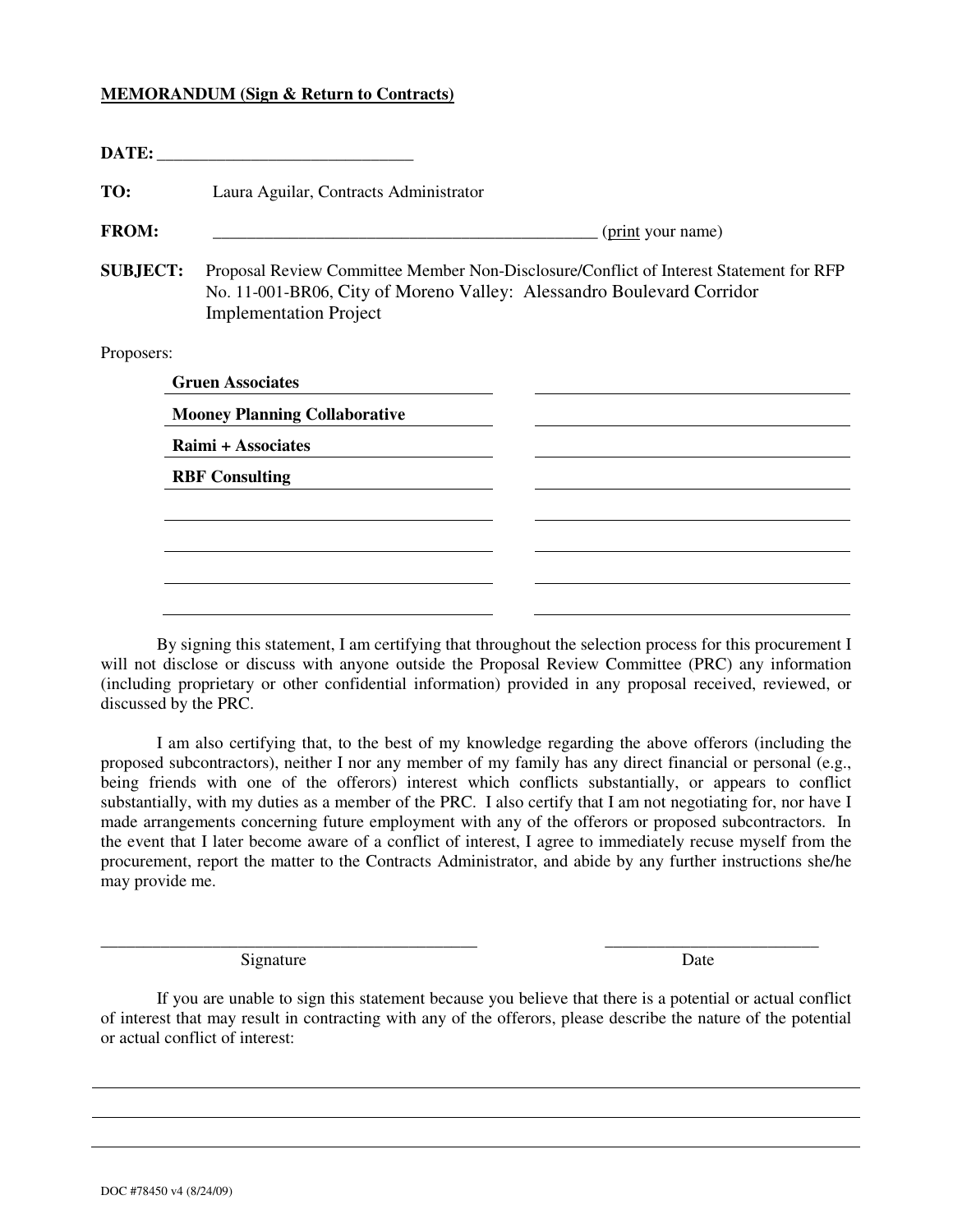## **Consultant Selection Form RFP No. 11-001-BR06**

*(SCAG PM- complete Sections A – D and return the entire document to Contracts)* 

#### **A). Project Title** City of Moreno Valley: Alessandro Boulevard Corridor Implementation Project

The Proposal Review Committee (PRC) evaluated each offer in an objective and unbiased manner, and in accordance with the evaluation criteria set forth in the Request for Proposal (RFP). The members of the PRC do not have a conflict of interest in regards to this RFP. The PRC reached a consensus for the selection, and recommend awarding the contract to the offeror indicated below, as being the most advantageous and of the best value to SCAG.

#### **B). Selected/Recommended Offeror:**

#### **C). PRC Members:**

| <b>O</b> Name:               | Marco Anderson            | Job Title:              | <b>Associate Regional Planner</b>                                                                                     |
|------------------------------|---------------------------|-------------------------|-----------------------------------------------------------------------------------------------------------------------|
|                              |                           | Employer:               | <b>SCAG</b>                                                                                                           |
| <b>2</b> Name:               | John Chiu<br>Signature:   | Job Title:<br>Employer: | <b>Community Planner/Contract Manager</b><br>Caltrans                                                                 |
| <b>8</b> Name:               | Eric Lewis                | Job Title:<br>Employer: | <b>City Traffic Engineer</b><br>City of Moreno Valley                                                                 |
| <b>4</b> Name:               | Claudia Manrique-Miklusek | Job Title:<br>Employer: | <b>Associate Planner</b><br>City of Moreno Valley                                                                     |
| <b>O</b> Name:               | John Terell<br>Signature: | Job Title:<br>Employer: | <b>Planning Official</b><br>City of Moreno Valley                                                                     |
| <b>O</b> Name:               |                           | Job Title:<br>Employer: | <u> 1986 - Johann Stein, fransk politik (</u>                                                                         |
| <b>O</b> Name:<br>Signature: |                           | Job Title:<br>Employer: | <u> 1989 - Johann Harry Harry Harry Harry Harry Harry Harry Harry Harry Harry Harry Harry Harry Harry Harry Harry</u> |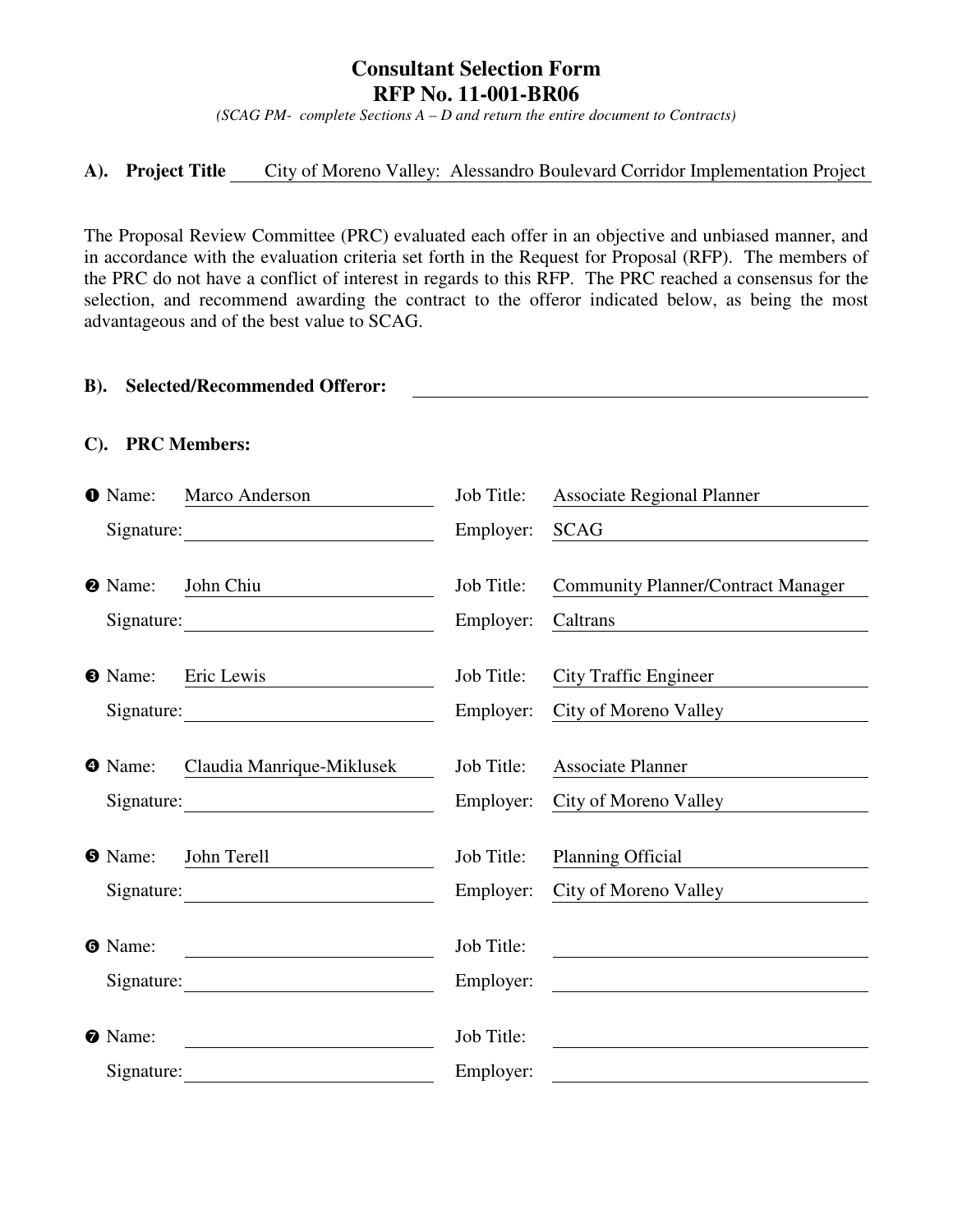**D). Basis for Selection** - Check all that apply and if necessary, attach additional sheet(s) to provide additional specifics (FYI – The PM can copy this section for the Board Report [DOC #65115] for this contract award).

## **The PRC determined that the selected/recommended offeror:**

| Is responsive to the solicitation (i.e., met all the requirements).                                                                                                                                                                                                                                                                                                                                                                                                                                                                                                                                                                                                     |
|-------------------------------------------------------------------------------------------------------------------------------------------------------------------------------------------------------------------------------------------------------------------------------------------------------------------------------------------------------------------------------------------------------------------------------------------------------------------------------------------------------------------------------------------------------------------------------------------------------------------------------------------------------------------------|
| Is responsible in that they demonstrated capability to perform successfully under the terms and conditions<br>proposed (consideration will be given to such matters as offeror integrity, compliance with public policy,<br>record of past performance, and financial and technical resources). Contracts - Check references if 1 <sup>st</sup> time<br>consultant with SCAG.                                                                                                                                                                                                                                                                                           |
| Quoted the lowest most realistic price to perform all the scope of work. If The selected consultant did not<br>propose the lowest price, you must address why the PRC made the selection. The bigger the variance the<br>more justification                                                                                                                                                                                                                                                                                                                                                                                                                             |
| (Sample language includes: Other firms proposed lower prices but did not propose a technical approach that fully met<br>the RFP scope [ provide any specifics] and did not demonstrate the familiarity and breadth of experience as did the<br>selected consultant).                                                                                                                                                                                                                                                                                                                                                                                                    |
| Other firm(s) proposed a lower price(s) but the PRC awarded the contract to the selected consultant because,<br>(provided specifics - for example, the lower price firm did not demonstrate the familiarity and breadth of<br>experience as did the selected consultant, specifically in _____ area; or did not propose a technical<br>approach that fully met the RFP scope, specifically ______); or although the price proposed was not the<br>lowest, it was in the range of what the PRC determined it would take to meet the required deliverables, and<br>the selection of <b>TBD</b> provided the best overall value to SCAG given the reasons mentioned below. |
| Demonstrated the most comprehensive and broadest range of services and solutions that will meet SCAG's<br>requirements. Specifically,                                                                                                                                                                                                                                                                                                                                                                                                                                                                                                                                   |
| Demonstrated the best understanding of the proposed scope of work and the key elements involved.<br>Specifically,                                                                                                                                                                                                                                                                                                                                                                                                                                                                                                                                                       |
| Demonstrated the most extensive experience with projects of similar size and scope. Specifically,                                                                                                                                                                                                                                                                                                                                                                                                                                                                                                                                                                       |
| Was able to respond with specific sets of actions that they would take to complete the deliverables detailed<br>in the scope of work which was lacking in the responses of others (delete if not relevant). Specifically,                                                                                                                                                                                                                                                                                                                                                                                                                                               |
| Demonstrated the most creative/innovative/effective (circle as many as apply) approach to meet SCAG's<br>requirements. Specifically,                                                                                                                                                                                                                                                                                                                                                                                                                                                                                                                                    |
|                                                                                                                                                                                                                                                                                                                                                                                                                                                                                                                                                                                                                                                                         |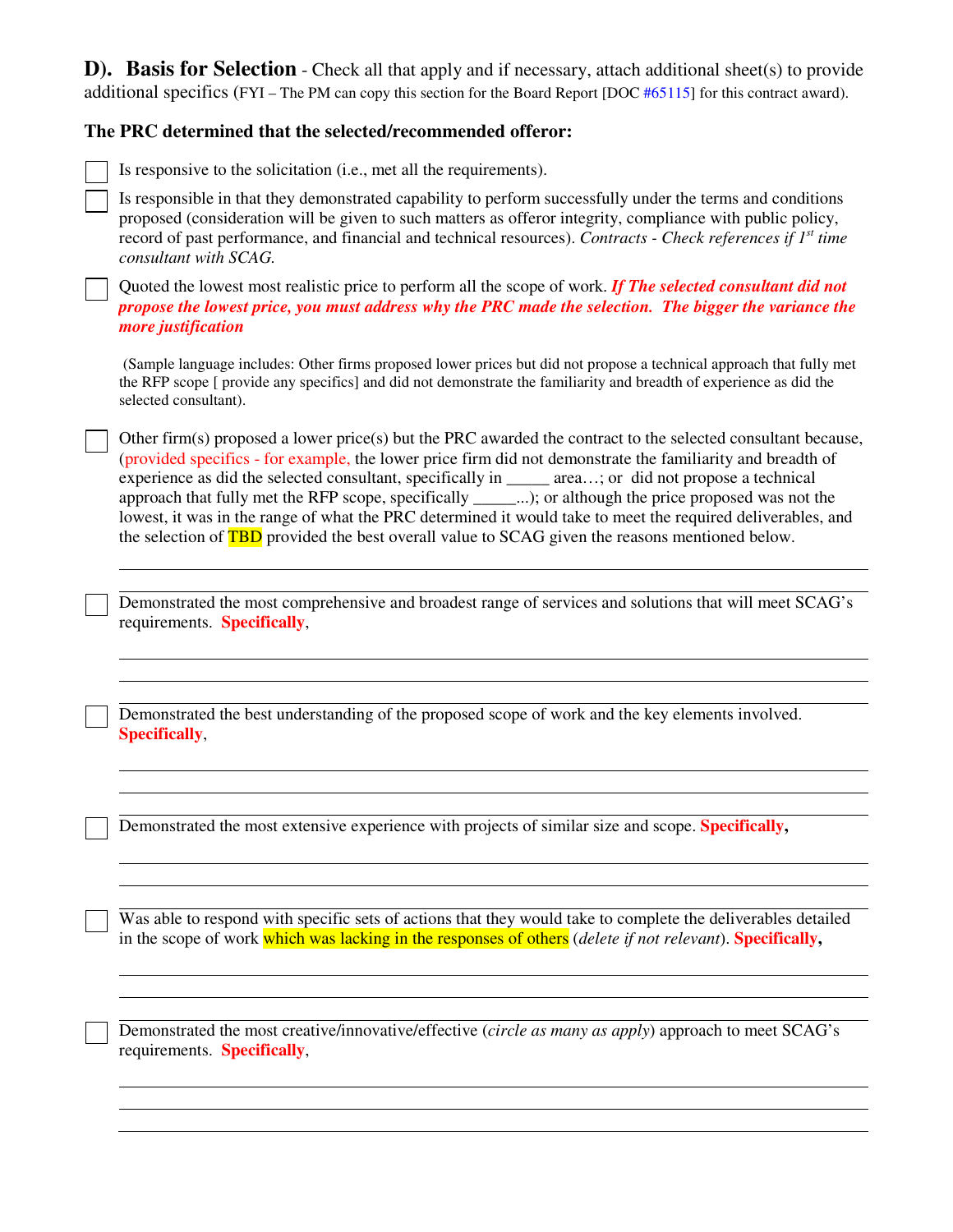| The PRC determined that none of the offerors were responsive to the solicitation (i.e., met all the |
|-----------------------------------------------------------------------------------------------------|
| requirements), and therefore rejected all proposals.                                                |

Other offers (specify) quotes were unrealistically low in terms of (specify):

<u> 1980 - Johann Barn, amerikan besteman besteman besteman besteman besteman besteman besteman besteman bestema</u>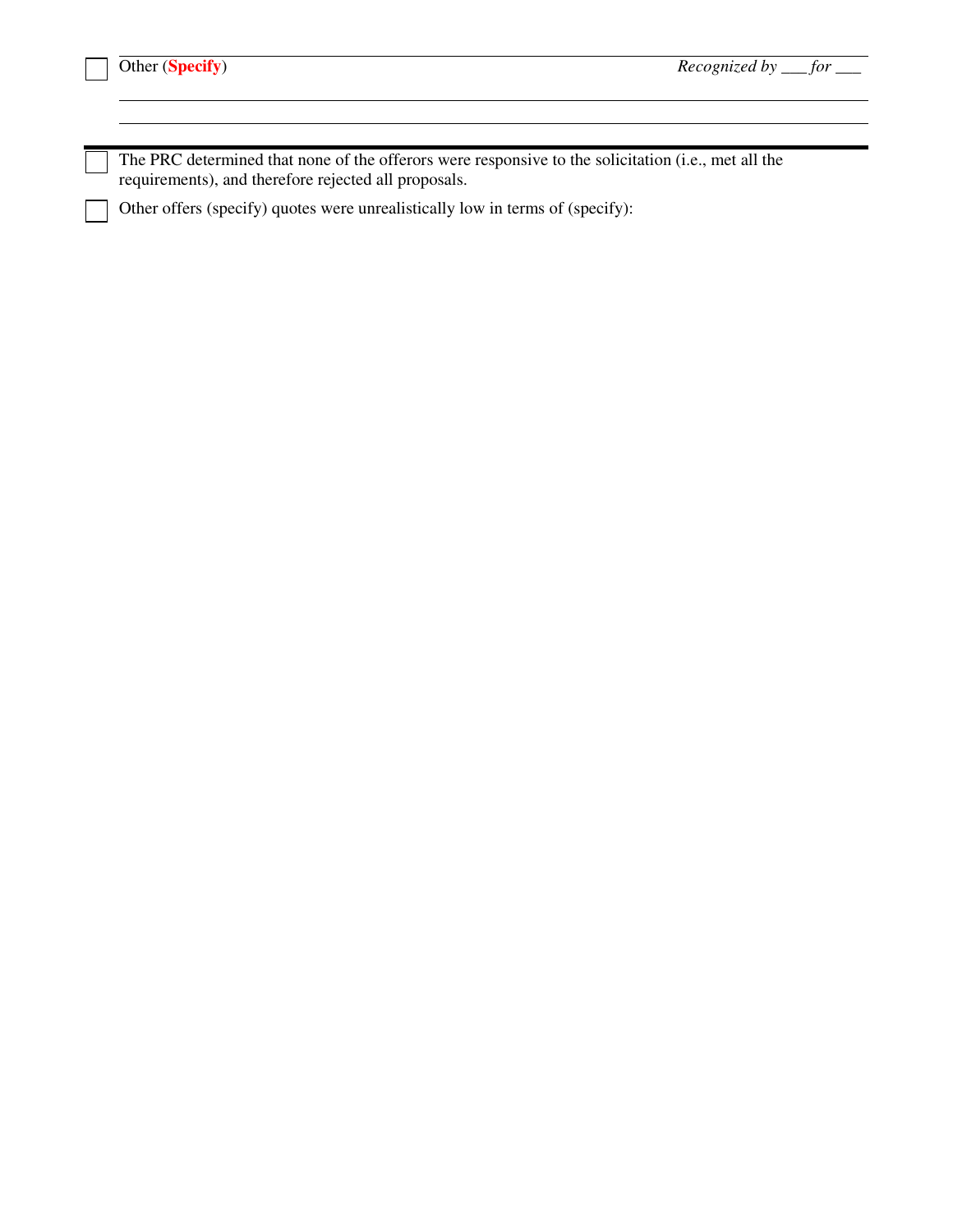## **PROPOSAL EVALUATION FORM**

#### **RFP No. 11-001-BR06**

Compass Blueprint Demonstration Project Alessandro Boulevard Corridor Implementation Project

Project/Partner Jurisdiction City of Moreno Valley

Consultant Name: \_\_\_\_\_\_\_\_\_\_\_\_\_\_\_\_\_\_\_\_\_\_\_\_\_\_\_\_\_\_\_\_\_\_\_\_\_\_\_\_\_\_\_\_\_\_\_\_\_\_\_\_\_\_\_\_\_\_\_\_\_\_\_\_\_\_\_\_\_

| <b>Evaluation Criteria</b>                                                                                                                                                                                                                                                                                  | Max.<br><b>Possible</b><br><b>Points</b> | <b>Points</b><br><b>Earned</b> | <b>Comments</b> |
|-------------------------------------------------------------------------------------------------------------------------------------------------------------------------------------------------------------------------------------------------------------------------------------------------------------|------------------------------------------|--------------------------------|-----------------|
| <b>TECHNICAL APPROACH</b><br>• Tasks & approach clearly described<br>• Creative/innovative approach<br>• Project intent has been met                                                                                                                                                                        | 30                                       |                                |                 |
| <b>CONSULTANT FIRMS:</b><br>Prime Consultant:<br>• Familiar with regional & local issues<br>• Experience with similar project of the same size and<br>scope<br>Sub-Consultants (if any):<br>$\bullet$ Each sub provides unique service(s) to the team<br>• Subs are fully capable of performing their tasks | 30                                       |                                |                 |
| <b>PROJECT MANAGEMENT</b><br>• Qualifications of key individuals<br>• Time commitment of key individuals                                                                                                                                                                                                    | 20                                       |                                |                 |
| <b>PROJECT COST</b><br>• Realistic cost for services to be performed                                                                                                                                                                                                                                        | 20                                       |                                |                 |
| <b>REFERENCES</b><br>• Similar projects completed on time and within<br>budget                                                                                                                                                                                                                              | Pass/<br>Fail                            |                                |                 |
| <b>TOTAL</b>                                                                                                                                                                                                                                                                                                | 100                                      |                                |                 |

Name of Evaluator (print): Agency: Agency:

Signature of Evaluator: Date: